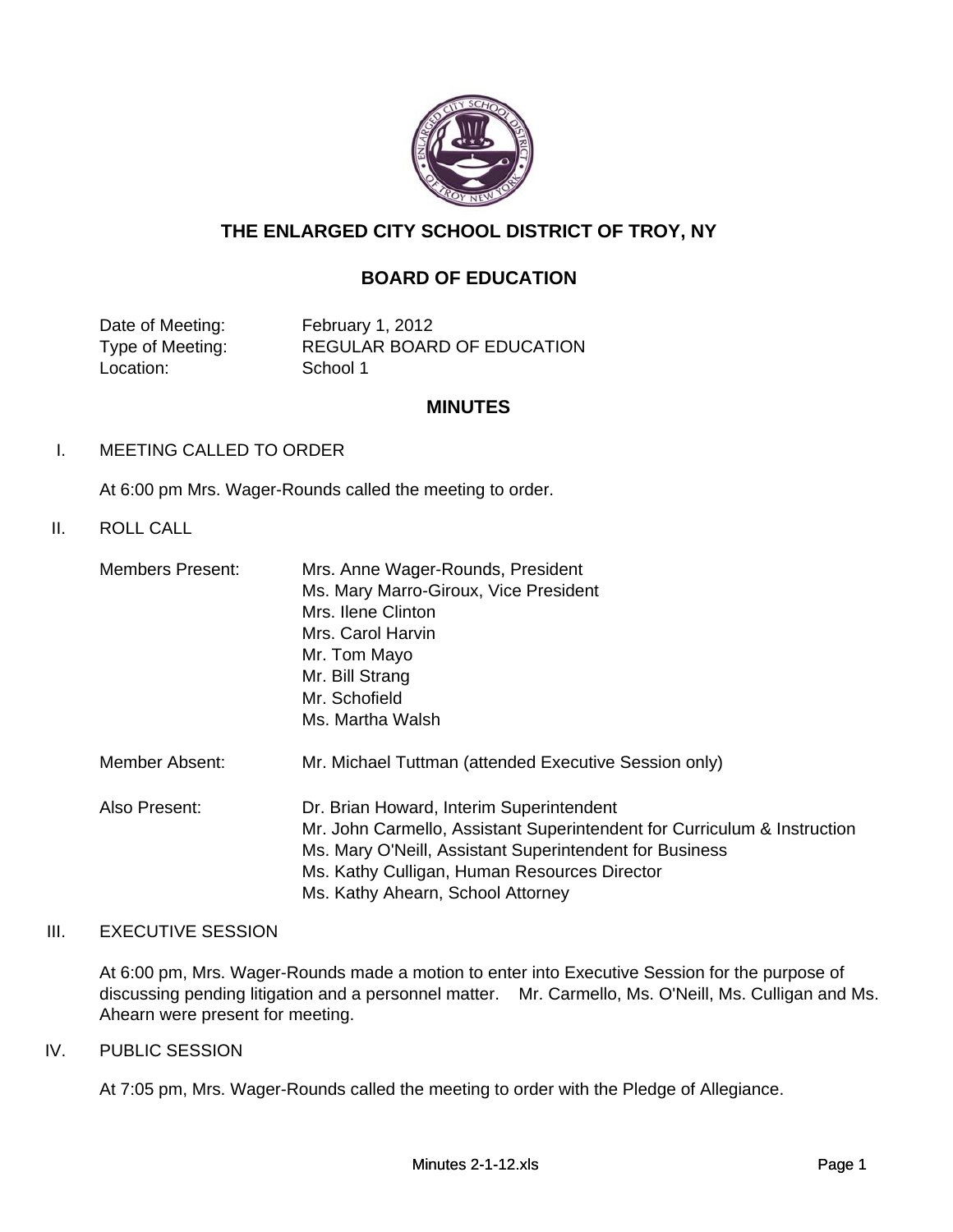# V. DISTRICT COMMUNITY ANNOUNCEMENTS

Mrs. Rounds announced that the Capital Region Spelling Bee will be on February 7th; Kathleen Whitlock, Soleil Moon and Brandon Jones will be competing. Troy High will hold annual Shakespeare Competition on February 3rd. School 14 will host annual International Night on February 16th. Mrs. Rounds welcomed new THS assistant principal Christina Farinacci.

### VI. SUPERINTENDENT'S REPORT

Dr. Howard reported that School 16 is working with General Electric on installing solar panels. There will be an interagency agreement with National Grid on this project. Board of Education is dedicated to students and learning; there will be a new vision in coming month. Dr. Howard reported that to date there have been no weather-related school closings.

### VII. CAPITAL PROJECT UPDATE

Mark Rivers of U.W. Marx reported that the Middle School's first floor has been completely demolished and the second floor will be done within the next few weeks. Abatement is going well and should be complete in the next week. Negotiations with labor unions are going well. Kersten Lorcher of Mosaic Associates reported that design is on schedule and the lot in front of Auditorium will be opened for THS performance on February 10-11 for drop off and handicap access.

#### VIII. BOARD OF EDUCATION COMMITTEE REPORTS

- 1 1. Policy Committee - Mrs. Harvin reported on January 4th meeting. BOE discussed numerous policies including revisions to Network Computing which will be signed by all employees and students who use district computer equipment.
- 2. Education Committee - Ms. Marro-Giroux reported on January 18th meeting. The committee discussed Doyle's climate and culture survey results. Linda McHenry provided an update to ELA curriculum and improved district alignment with common core standards.
- 3. Finance Committee - Mr. Schofield reported on January 25th meeting. December financial reports had no issues. We are waiting for numbers for state aid proposal. Draft 2 of 2012-13 budget was distributed and discussed.
- 4. Facilities Committee - Mr. Mayo reported on January 25th meeting. Troy Public Library closed its branch located inside School 18; use of space has not yet been determined. Paint is chipping in School 12's stairwells and will be repaired. THS Environmental Club students presented to School 18 classes regarding the importance of recycling.
- 5. Transportation Committee - Mrs. Clinton reported on January 25th meeting. Durham contract will be extended with significant savings; attorneys are currently reviewing contract. After school busing is provided as part of Durham contract. There have been no school closings this year due to weather.

# IX. PUBLIC INPUT ON AGENDA AND NON-AGENDA ITEMS

(1) Corey Jamison (resident/parent/business owner) - She is mother of 7 children, all with different needs. It would be in her son's best interest to attend Tech Valley HS. Please consider her request to give him this opportunity.

(2) Mark Walsh (TTA President) - appreciates help with additional TA support for large class sizes. Congratulations to tenure appointments including Mr. Dunn; he looks forward to working together with him.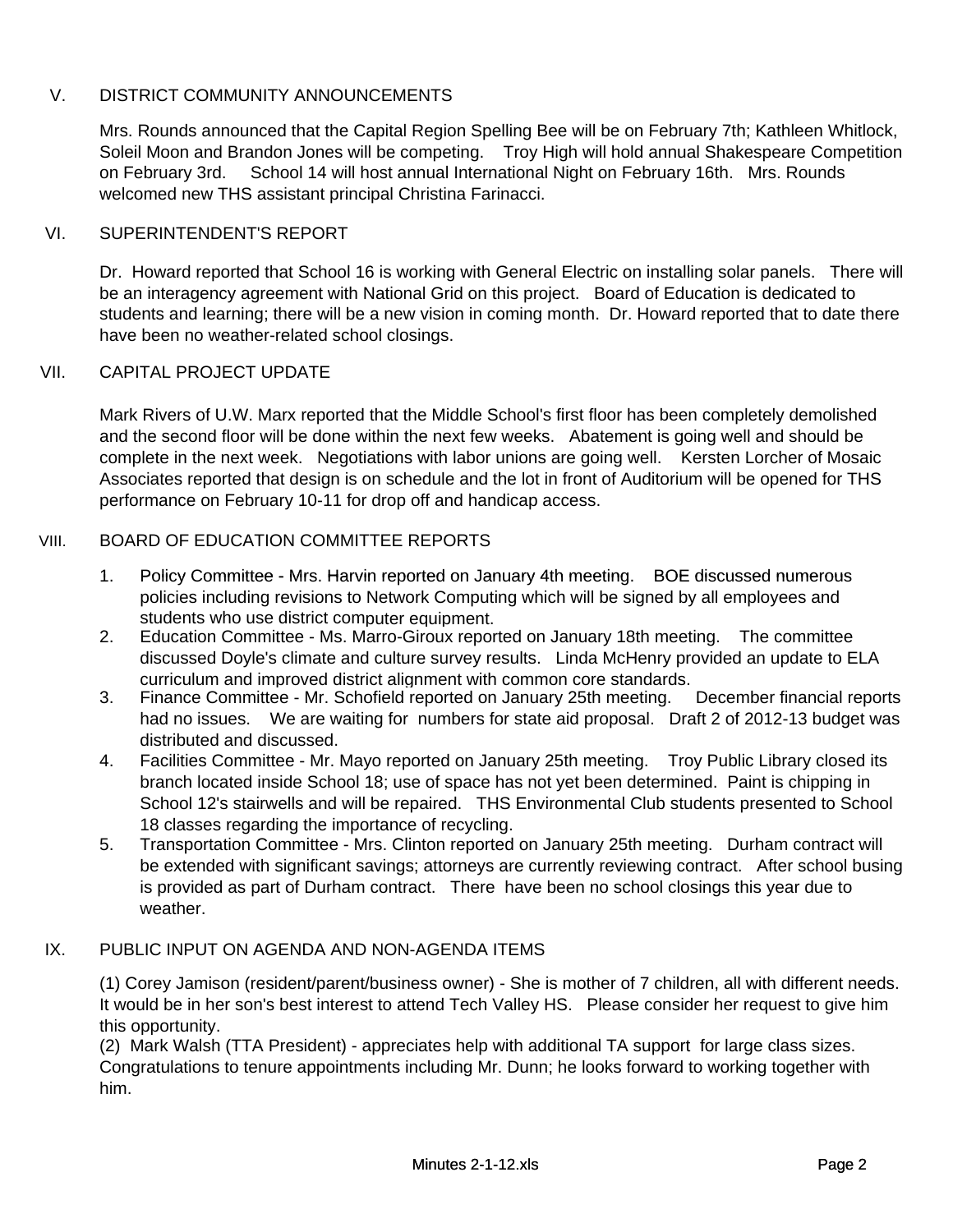# X. APPROVAL OF MINUTES

BE IT RESOLVED, that the Board of Education, hereby approves the following minutes:

### **Mrs. Wager-Rounds made a motion to approve Items A 1-2 as a Consent Agenda. Second: Mr. Mayo Carried: 7-0-1 (Mrs. Harvin abstained A (2))**

A. Board Meetings

- 1. Board of Education January 4, 2012
- 2. Board of Education January 18, 2012

**Mrs. Wager-Rounds made a motion to approve Items B 1-5 as a Consent Agenda. Second: Mr. Mayo Carried: 8-0**

- B. Committee Meetings
- 1. Policy January 4, 2012
- 2. Education January 18, 2012
- 3. Finance January 25, 2012
- 4. Facilities January 25, 2012
- 5. Transportation January 25, 2012

Mrs. Rounds moved the approval of the Board Resolutions from the end of agenda for legal reasons.

#### XI. BOARD RESOLUTIONS

**Mrs. Wager-Rounds made a motion to approve Items 1-3 as a Consent Agenda. Mrs. Wager-Rounds made a motion to rescind motion to approve Items 1-3 as a Consent Agenda.** 

**Mrs. Wager-Rounds made a motion to approve Item 1. Second: Mr. Mayo Carried: 7-1 (Mrs. Harvin voted no)**

1. Settlement Agreement

BE IT RESOLVED, upon the recommendation of the Superintendent of Schools, the Board of Education of the Enlarged City School District of Troy hereby approves a settlement agreement concerning the subject employee indentified on confidential schedule "A", and authorizes the President of the Board of Education to execute the written settlement agreement.

# **Mrs. Wager-Rounds made a motion to approve Items 2-3 as a Consent Agenda. Second: Ms. Marro-Giroux Carried: 8-0**

2. Re-Adoption of Policies (Addendum VI)

BE IT RESOLVED, that the Board of Education hereby re-adopts the following policies: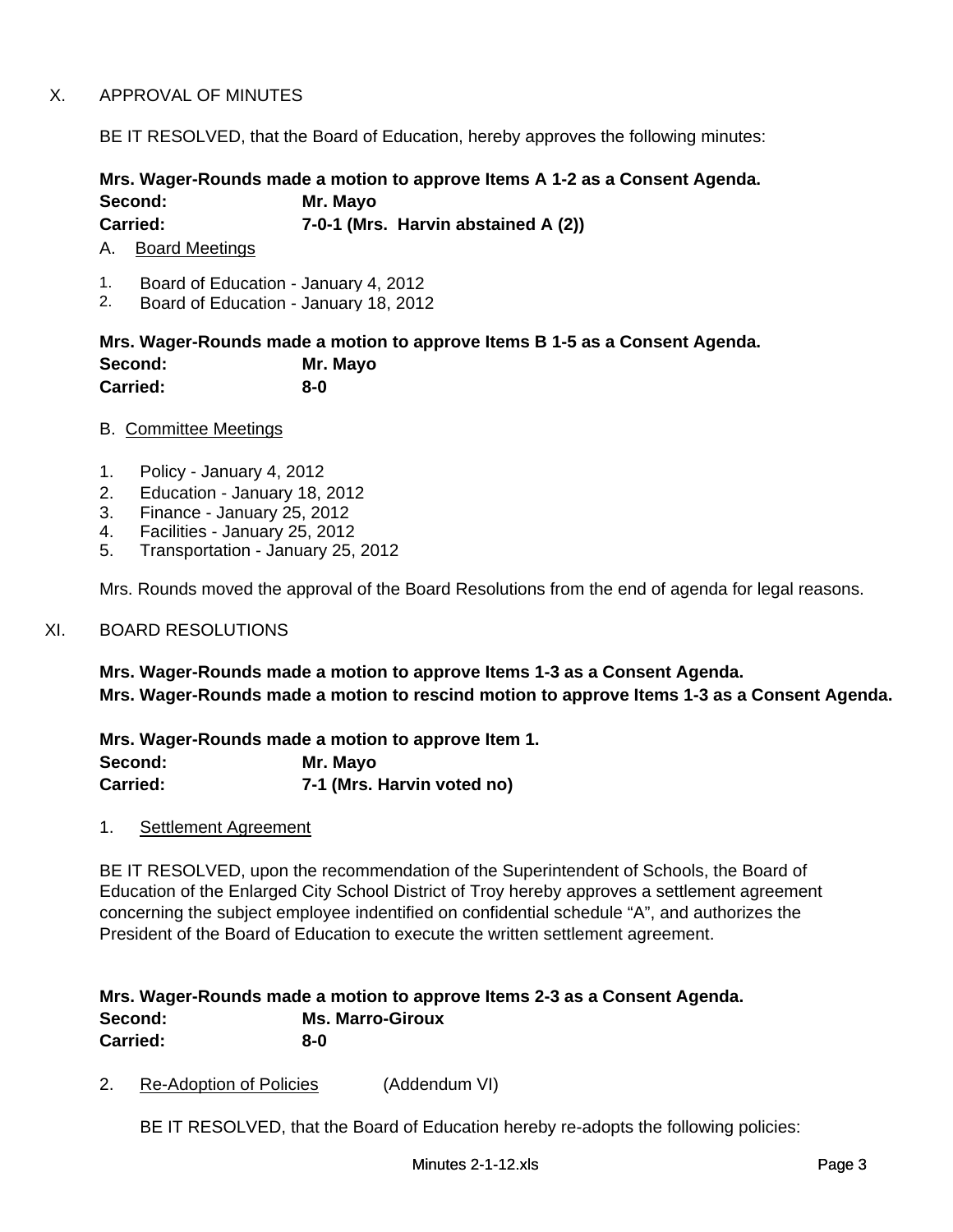- (b) 1110 Distribution of Non-District Materials
- (b) 4321 Programs for Students with Disabilities
- (c) 4526 Network Computing and Internet Safety
- (d) 5151 Homeless Children
- (e) 6100 Annual Budget
- (f) 6100R Annual Budget Regulation
- (g) 6110 Budget Planning
- (h) 6110R Budget Planning Regulation

#### 3. Abolish Policies

BE IT RESOLVED, that the Board of Education hereby abolishes the following policies:

- (a) 4526.1 Network Computing for staff (merged into 4526)
- (b) 5780 Network Computing for students (merged into 4526)
- (c) 9170, 9170R, 9170E Technology Services & Equipment Use (merged into 4526)
- (d) 4343 Education of Homeless Children (replaces 5151)

# XII. SUPERINTENDENT'S RECOMMENDATIONS - HUMAN RESOURCES

A. Staff Matters - Unclassified (Reviewed by J. Carmello)

BE IT RESOLVED, that the Board of Education of the Enlarged City School District of Troy, NY, hereby accepts the recommendation of the Superintendent to approve the following unclassified personnel accepts the recommendation of the Superintendent to approve the following unclassified personnel actions:

**Mrs. Wager-Rounds made a motion to approve Items 1-5 as a Consent Agenda. Mrs. Wager-Rounds made a motion to rescind approval of Items 1-5 as a Consent Agenda.** 

### **Mrs. Wager-Rounds made a motion to approve Item 1(a).**

**Discussion: Mrs. Harvin stated she is sure Mr. Dunn will do an excellent job but she cannot approve Item 1(a) due to a personnel matter. His predecessor in this position was not given the same opportunity and was not given resources by the District. She wishes Mr. Dunn the best in this position.**

**Second: Mr. Mayo Carried: 7-1 (Mrs. Harvin voted no)**

**Mrs. Wager-Rounds made a motion to approve Item 1(b). Second: Mr. Mayo Carried: 8-0**

#### 1. Unclassified Employee - Tenure Appointment

| NAME                     | TENURE<br>AREA           | % SERVICE | ASSIGN                | <b>TENURE</b><br>DATE | <b>CERTIFICATION</b>           |
|--------------------------|--------------------------|-----------|-----------------------|-----------------------|--------------------------------|
| a. Brian Dunn            | Principal, Middle School | 100%      | Doyle MS $6/1/12$     |                       | SAS, Permanent                 |
| b. Janna Hanusik-Spadoni | Speech-Remedial          | 100%      | School 2<br>& Charter | 3/1/12                | Speech, Hearing Imp<br>Initial |

### **Mrs. Wager-Rounds made a motion to approve Item Items 2-5 as Consent Agenda.**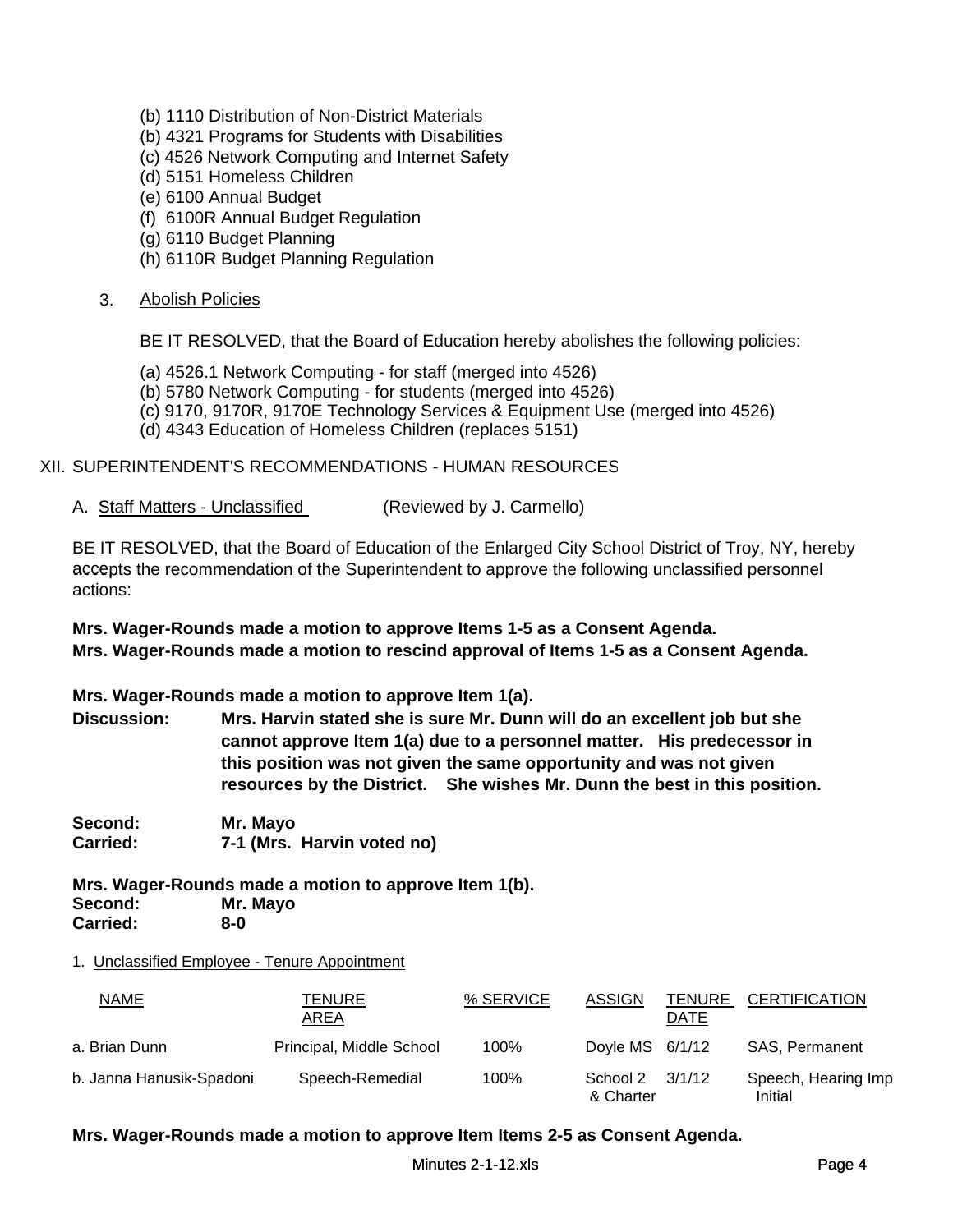#### 2. Unclassified Employee - Probationary Appointments

| <u>NAME</u>              | TENURE | %              | <b>ASSIGN</b> | <b>PROB APPT</b> | <b>PROB APPT</b> | <b>CERT</b>   | <b>SALARY</b>  |
|--------------------------|--------|----------------|---------------|------------------|------------------|---------------|----------------|
|                          | AREA   | <b>SERVICE</b> |               | START DATE       | END DATE         | <b>STATUS</b> | RATE           |
| a. Nathaniel Coyne Music |        | 100%           | Schools       | 2/2/12           | 2/1/15           | Music.        | \$47,000       |
| (Retire M. Webster)      |        |                | 2 & 18        |                  |                  | Initial       | $(S-2, Col K)$ |

#### 3. Unclassified Employee - Temporary Appointments

| <b>NAME</b>         | TENURE             | %              | <b>ASSIGN</b> | <b>EFFECTIVE</b> | <b>CERTIFICATION SALARY</b> |                                           |
|---------------------|--------------------|----------------|---------------|------------------|-----------------------------|-------------------------------------------|
|                     | AREA               | <b>SERVICE</b> |               | DATE(S)          | <b>STATUS</b>               | <b>RATE</b>                               |
| a. Kaela McLaughlin | Teaching           | 100%           | School 14     | $2/2/12 -$       |                             | Childhood Ed. 1-6, In \$24,750 (prorated) |
|                     | Assistant          |                |               | 6/30/12          |                             | Step 1                                    |
| b. Jennifer Epstein | Teaching           | 100%           | <b>CHS</b>    | $2/2/12 -$       |                             | Pre-K, K & 1-6, Perm \$26,500 (prorated)  |
|                     | Assistant          |                |               | 6/30/12          |                             | Step 4                                    |
| c. Michelle Durham  | Teaching           | 100%           | <b>CHS</b>    | $2/2/12 -$       | Teaching Asst.              | \$24,750 (prorated)                       |
|                     | Assistant          |                |               | 6/30/12          | Level 1                     | Step 1                                    |
| d. Wendy Ryan       | <b>Mathematics</b> | 40%            | <b>DMS</b>    | $2/2/12 -$       | Math, Initial               | \$47,500 (prorated)                       |
|                     |                    |                |               | 6/30/12          |                             | (Step 4, Col. E)                          |

#### 4. Unclassified Employee - 2011-12 Student Interns (Unpaid)

| NAME               | COLLEGE             | AREA OF STUDY     | <b>SUPERVISOR</b> | ASSIGNMENT |
|--------------------|---------------------|-------------------|-------------------|------------|
| a. Katie Dobbins   | College of St. Rose | Elementary        | Sara Dube         | School 18  |
| b. Victoria Fleury | College of St. Rose | Special Education | Aimee Todd        | School 18  |
| c. Michael Spruck  | College of St. Rose | English           | Hope DeBevoise    | DMS        |

#### 5. Unclassified Employees - 2011-12 Substitutes

| CERTIFIED TEACHER (\$100.00 / day)  |               | UNCERTIFIED TEACHER (\$90.00 / day) |  |  |  |  |
|-------------------------------------|---------------|-------------------------------------|--|--|--|--|
| Krista Zukowski                     | William Brown | Amanda Tobias                       |  |  |  |  |
|                                     | Martha Massuh | Alyssa Washburn                     |  |  |  |  |
| TEACHING ASSISTANT (\$12.00 / hour) |               |                                     |  |  |  |  |

Vincent Laviano Alissa Reidy

# B. Staff Matters - Classified (Reviewed by K. Culligan)

BE IT RESOLVED, that the Board of Education of the Enlarged City School District of Troy, NY, hereby accepts the recommendation of the Superintendent to approve the following classified personnel actions:

#### **Mrs. Wager-Rounds made a motion to approve Items 1-7 as a Consent Agenda. Second: Mr. Mayo Carried: 8-0**

#### 1. Classified Employee - Resignation

| <b>NAME</b>         | <b>POSITION TITLE</b> | % SERVICE | ASSIGNMENT  | EFFECTIVE DATE |
|---------------------|-----------------------|-----------|-------------|----------------|
| a. Sandra Bruce     | Custodian             | 100%      | THS         | 2/1/12         |
| (LOA D. Doggett)    | (LongTerm Sub)        |           |             |                |
| b. Patricia Brennan | Monitor               | 100%      | <b>PS16</b> | 6/30/13        |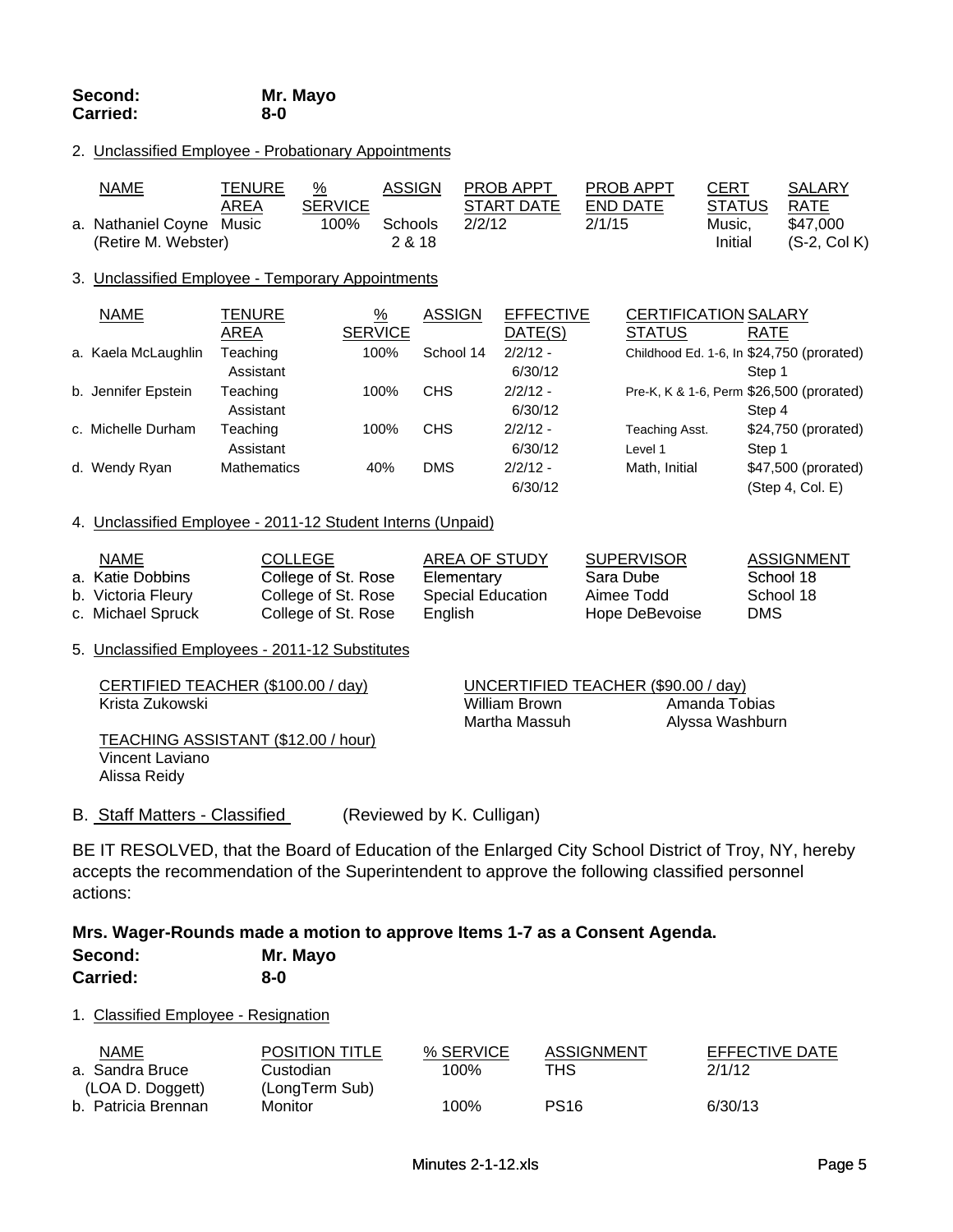2. Classified Employee - Permanent Serving Probationary Appointment

|       | <b>NAME</b>                                                                                                                   | <b>POSITION</b><br><b>TITLE</b> |                                       | $\frac{9}{6}$<br><b>SERVICE</b> | <b>ASSIGN</b>                         |        | PROB APPT                          | PERM SERVING PROB PERIOD<br><b>EXPIRATION</b>                             | <b>SALARY RATE</b>              |
|-------|-------------------------------------------------------------------------------------------------------------------------------|---------------------------------|---------------------------------------|---------------------------------|---------------------------------------|--------|------------------------------------|---------------------------------------------------------------------------|---------------------------------|
|       | a. Sandra Bruce<br>(Retire - J. Donnelly)                                                                                     | Laborer                         |                                       | 100%                            | <b>THS</b>                            | 2/2/12 | <b>START DATE</b>                  | <b>DATE</b><br>8/2/12                                                     | \$36,168<br>(S-1, Grade 13)     |
|       | 3. Classified Employee - Provisional Appointment                                                                              |                                 |                                       |                                 |                                       |        |                                    |                                                                           |                                 |
|       | <b>NAME</b>                                                                                                                   |                                 | POSITION TITLE                        |                                 | % SERVICE                             |        | <b>ASSIGN</b>                      | APPOINTMENT SALARY RATE                                                   |                                 |
|       | a. Billy Roy McLaughlin<br>(Resign - C. Smith)                                                                                |                                 | <b>Computer Network</b><br>Engineer   |                                 | 100%                                  |        | <b>District</b>                    | <b>EFFEC DATE</b><br>2/2/12                                               | \$70,792<br>(S-1, Grade 34A)    |
|       | 4. Classified Employee - 2011-12 Student Interns (Unpaid)                                                                     |                                 |                                       |                                 |                                       |        |                                    |                                                                           |                                 |
|       | <b>NAME</b><br>a. Charlene Schermerhorn                                                                                       |                                 |                                       | <b>COLLEGE</b><br>Maria College | AREA OF STUDY                         |        | Occupational Therapy Holly Lockrow | <b>SUPERVISOR</b>                                                         | <b>ASSIGNMENT</b><br><b>CHS</b> |
|       | 5. Classified Employee - 2011-12 Sports Events Support Staff                                                                  |                                 |                                       |                                 |                                       |        |                                    |                                                                           |                                 |
|       | <b>NAME</b><br>a. Patricia Rupp                                                                                               |                                 | POSITION TITLE<br><b>Ticket-Taker</b> |                                 | <b>SALARY RATE</b><br>\$8.00 per hour |        |                                    |                                                                           |                                 |
|       | 6. Classified Employee - 2011-12 Substitutes                                                                                  |                                 |                                       |                                 |                                       |        |                                    |                                                                           |                                 |
|       | MAINTENANCE WORKER (\$11.00 / hour)<br><b>Casey Garmley</b><br>Joshua Labarge<br>Jason Thompson                               |                                 |                                       |                                 |                                       |        |                                    |                                                                           |                                 |
|       | 7. 2011-12 Literacy Volunteers of Rensselaer County<br>Everybody Wins! Power Lunch program @ School 14<br>Anne Marie Cappello |                                 |                                       | Ann Young                       |                                       |        |                                    |                                                                           |                                 |
| XIII. |                                                                                                                               |                                 |                                       |                                 |                                       |        |                                    | SUPERINTENDENT'S RECOMMENDATIONS - PROGRAMS (reviewed by J. Carmello)     |                                 |
|       |                                                                                                                               |                                 |                                       |                                 |                                       |        |                                    | Mrs. Wager-Rounds made a motion to approve Items 1-3 as a Consent Agenda. |                                 |

**Second: Mr. Mayo Carried: 8-0**

1. Contract - CEO (UPK Program) (Addendum I)

BE IT RESOLVED, that the Board of Education of the Enlarged City School District of Troy, hereby accepts the recommendation of the Superintendent to approve a contract with Commission on Economic Opportunity for Universal PreKindergarten Programs at School 2, 12 and 14 for September 1, 2011 to June 30, 2012 in the amount of \$180,020 to be paid from UPK grant funds.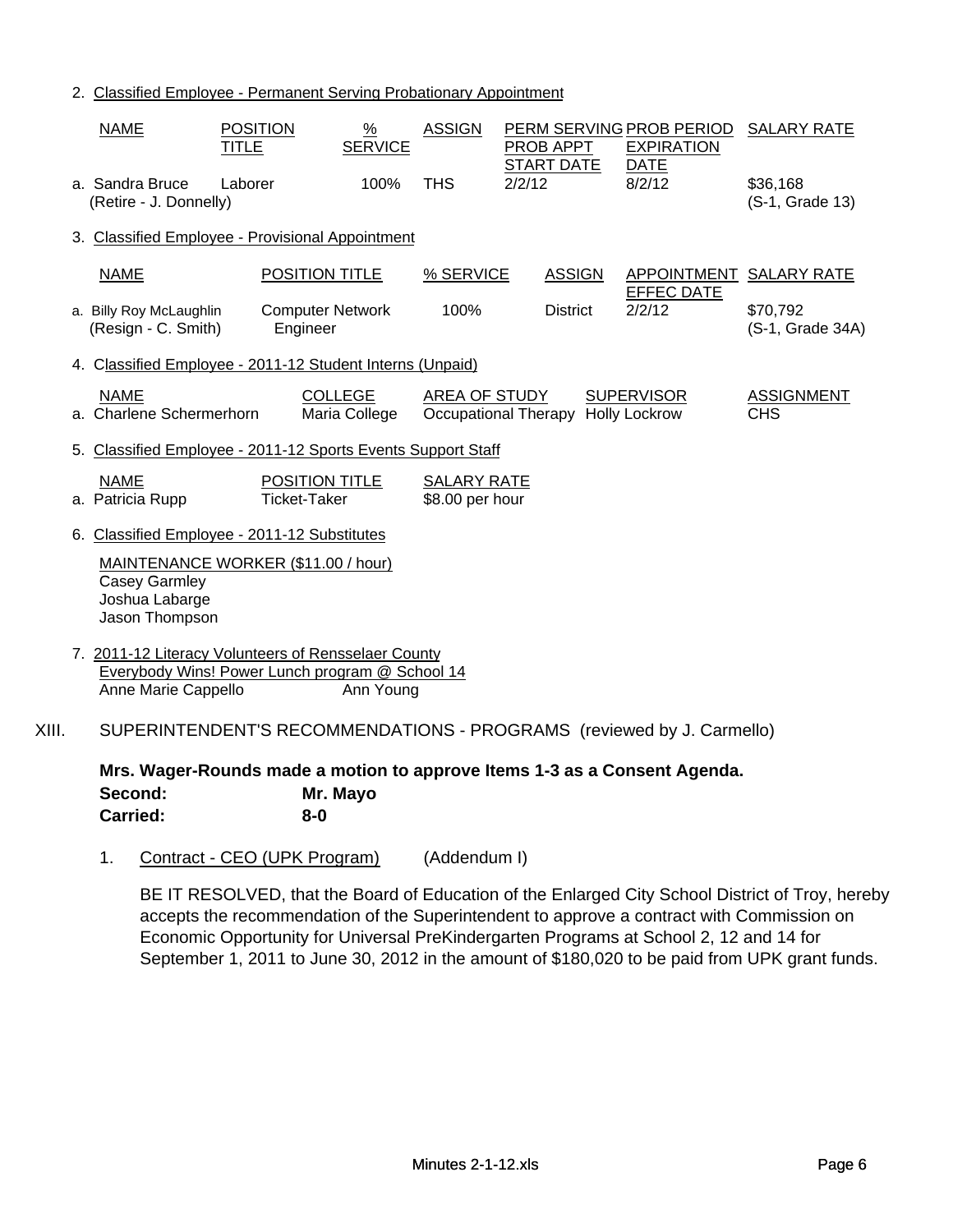2. MOU - Whitney M. Young, Jr. Health Center (Seal-a-Smile) (Addendum II)

BE IT RESOLVED, that the Board of Education of the Enlarged City School District of Troy, hereby accepts the recommendation of the Superintendent to approve a Memorandum of Understanding (MOA) with Whitney M. Young Jr, Health Center for Seal-a-Smile Program at all elementary schools for September 1, 2011 to June 30, 2012 at no cost to the District.

3. Contract - Futures Education (Addendum III)

BE IT RESOLVED, that the Board of Education of the Enlarged City School District of Troy, hereby accepts the recommendation of the Superintendent to approve an agreement with Futures Education for field work, written analysis and written report of Special Education Program at cost of \$58,000 to be paid if cost avoidance is determined to be greater than this amount.

XIII. SUPERINTENDENT'S RECOMMENDATIONS - BUSINESS FINANCE (reviewed by M. O'Neill)

#### **Mrs. Wager-Rounds made a motion to approve Items 1-2 as a Consent Agenda. Second: Ms. Marro-Giroux Carried: 8-0**

1. Contract Extension - Durham Student Services (Addendum IV)

BE IT RESOLVED, that the Board of Education of the Enlarged City School District of Troy, hereby accepts the recommendation of the Superintendent to approve a 1-year contract extension with Durham Student Services to expire June 30, 2013 per the terms of attached contract.

2. Financial Reports (December) (Addendum V)

BE IT RESOLVED, that the Board of Education, upon the recommendation of the Superintendent, hereby approves the following financial reports:

- (a) Budget Transfers (December 2011)
- (b) Internal Claims Auditor Report (December 2011)
- (c) Treasurer's Report (December 2011)
- (d) Budget Status Reports (ending December 31, 2011)
- (e) Student Activity Fund (December 2011)

### XIV. FUTURE MEETINGS - REVISED MEETING SCHEDULE (Addendum VII)

**There will be a new BOE meeting structure effective February 2012. First Wednesday BOE meetings will be a business meeting. Third Wednesday BOE meetings will be replaced with a "workshop" for the purpose of in-depth discussions of priority issues. There will no longer be separate committee meetings.**

Mrs. Harvin thanked Dr. Howard for implementing a new structure. She asked that her colleagues give their support.